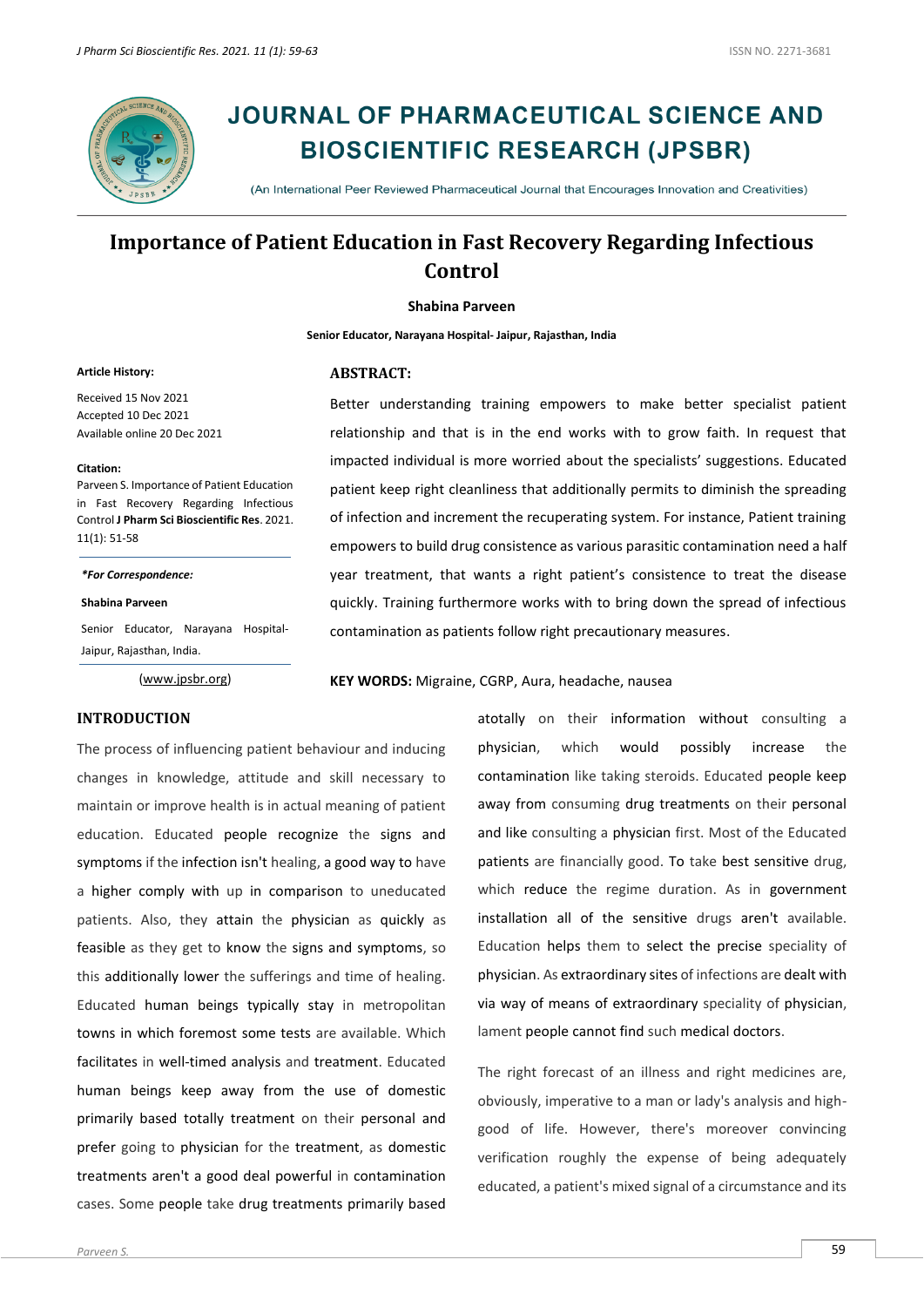consideration can achieve rebelliousness to a specialist's proposals, significantly and antagonistically influencing results. The more prominent essentially an infirmity is perceived, the significantly more probably it's miles that a man or lady might be cushty with their consideration and stick to fundamental regimens. [1]

#### **ROLE OF EDUCATED PATIENTS IN DECISION MAKING**

Education allows patients to make right decisions at right time. Ensuring knowledgeable decision-making is based on affected person education. When patients are greater informed approximately their care and capacity remedy options, they're higher capable of become aware of how they do or do now no longer need to acquire their healthcare.

Time is the very essential instructive technique. The improvement of affected individual prosperity training is significant for our endorsed prosperity evasion extents of activity and diet. Patients should have a significant inclination of the effect empowering mediations may have on their present and durable period prosperity. Specialists should contribute energy and strength helping casualties to peer direct extrude those results in cutting edge health results and reduced bleakness and mortality because still up in the air contaminations exhaustive of diabetes, weight, and coronary and cerebrovascular disease. [2]

#### **PATIENTS CONSENT**

Assuming we talk about mucormycotic, it is an uncommon astute contagious disease brought about by growths having a place with the Mucorales request and the Mucoralean family. The most quickly advancing and fulminant types of parasitic disease which ordinarily starts in the nose and paranasal sinuses following inward breath of contagious spores. The normal type of this contamination is found in the rhinomaxillary district and in patients with immunocompromised state like diabetes. [3]

it requires a medical procedure when possible. As patient assent is needed for doing any surgery. If patient is educated, it will help him/her to comprehend the results of the medical procedure better. Uneducated individuals think that it is here and there hard to comprehend the assent outcomes.

#### **IMPORTANCE OF PATIENTS EDUCATION**

Exactly when the subject matter experts and patients view clinical consent truly, the affected individual prosperity proficient looking for will transform into a certified association with shared unique power and commitment for results. Specialists need to get capable legitimate consent from a moral foundation, as characterized through technique for strategy for lawful rule in piles of states, and from a summarized typical rule point requiring clinical practice predictable with the norm of care. It is principal for the affected individual prosperity expert seeking after that every associate knows about and recognizes the degree of freedom the affected individual goals withinside the powerful communication. [4]

Prosperity capability is the principal commitment of specialists, for the clarification that it's miles specialists who pick the limits of the prosperity affiliation, include real setting, time, conversation style, content, strategies for data gave, and musings of sound clinical consideration direction and acquiescence. It is the commitment of specialists to permit patients to have better open interchanges and conditions that advance incredible health, fitness and thriving. There are conversation approaches and practices that specialists can approve to upgrade the limit hazards related to constrained affected individual health capability, which fuses keeping off clinical language, undertaking affected individual questions, uncovering bewildering constructions to guarantee understanding. [3]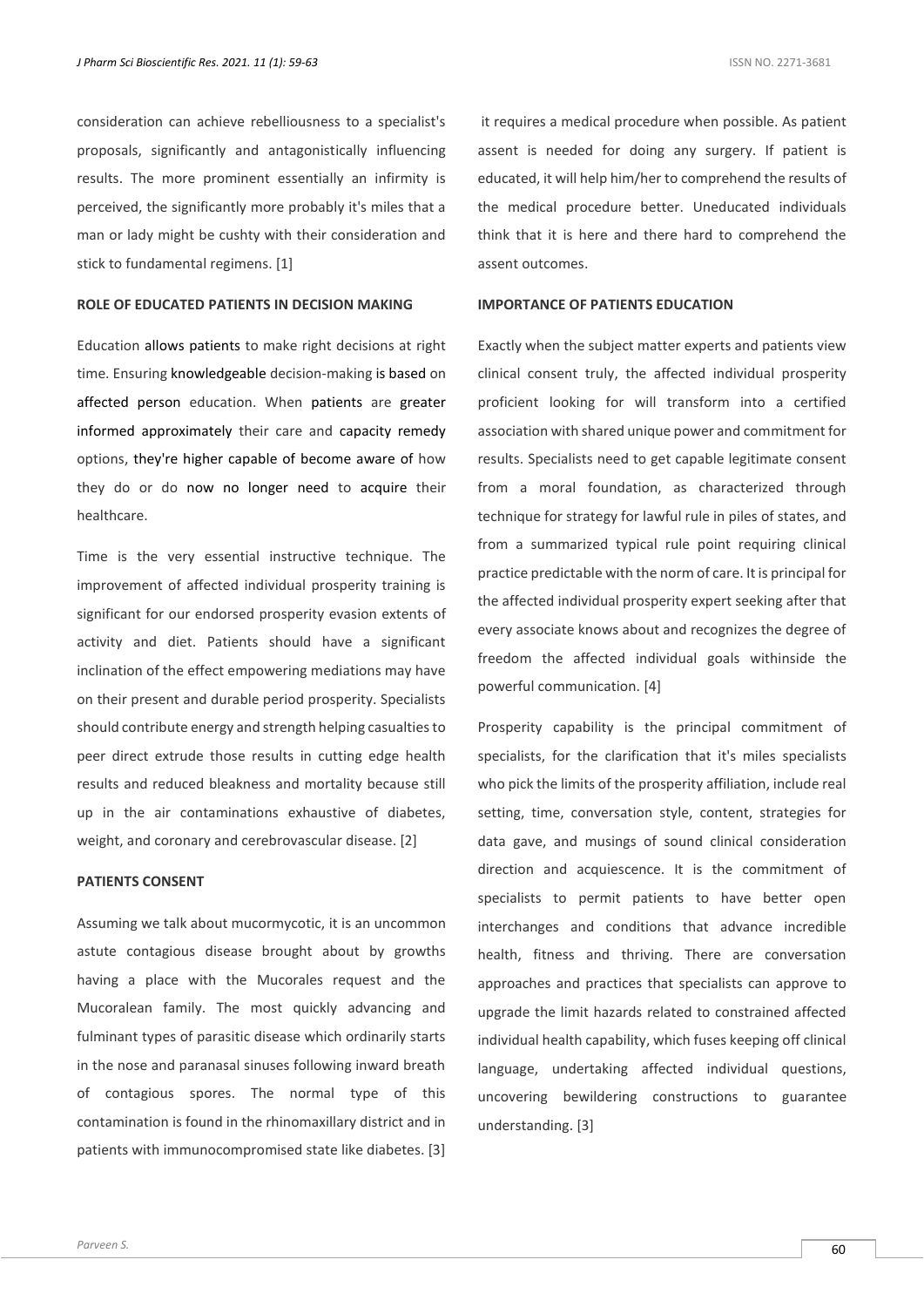Experts need to impel patient direction and obligation through progress in patients' success ability. Flourishing guidance is portrayed considering the way that the capacity to look for, handle, and return again to success data. The notion has been that low thriving capacity procedure that flourishing expert verbal trade is inadequately seen, fundamental for lacking self-prosperity control and responsibility and separated clinical advantages use. [2]

There is a knowledge withinside the clinical association that real redirection and weight decrease plan can lessen the risk of creating coronary course disease, hypertension, diabetes, and the metabolic problem. An all-out calculated assessment upheld this conviction with the aid of using revealing that there may be apparent, convincing confirmation for the potential gain of activity in working on coherent results in metabolic issues, coronary sickness, and coronary cardiovascular breakdown. [5]

With regards to raising solid way of life expenses and astonishing future value projections, the capacity for advanced sound results by means of impacted individual training and restraint applications is massive. In the mid-1990s, it became anticipated that half of the yearly mortality cost withinside the US turned out to be unfavourable. Tobacco use, poor diet, eating low quality nourishment, loss of active work, liquor utilization, openness to microbial specialists, utilization of guns, temperamental sexual conduct, engine auto collisions, and unlawful medication use have been the guilty parties causing awkward demise. Roughly 80% of less-than-ideal passing's have been a result of tobacco use, dietary examples, and a low active work level. Plainly, those are altogether practices we should adjust to inverse the patterns. For the ones people that do now at this point don't smoke, burn-through healthy food, and participate in regular exercise applications, the danger proportion for diabetes, myocardial dead tissue, stroke or most tumours became 0.22 . [5,6]

#### **PATIENT EDUCATION BENEFITS**

Past the point of patient's instruction, it furthermore offers enormous advantages for suppliers: Patient training programs draw in victims to the organization and furthermore prompts the increment in their fulfilment with their consideration These patient schooling programs additionally can bring down the organization's risk. Patient schooling advances patient-centred consideration and will build adherence to medication and medicines. A development in consistence brings about an additional a green and financially savvy medical care transport framework Educating victims ensures progression of care and diminishes cerebral pains related with the disease. [1]

Clinical benefits financial specialists who need to make a promise to patient preparing even as information the OK line among how abundance truths is key and remembering that it will become over-trouble. Materials should be made which can be astonishing and adaptable to peruses all through indisputable tongues, media, and levels of information. What's more an understanding should besides be formed among specialists and clinical consideration structures around the importance of offering instructive substances withinside the best plans – so patients will see current truths, be more stressed over their thought, and with a dash of karma use this information as they handle their condition. [1]

The significance of affected person training extends past information approximately situations and remedy options. Patients additionally want to recognize a way to navigate the healthcare system and a way to keep their health records. Primarily, healthcare specialists discover that sufferers aren't informed approximately their rights for health information get right of entry to below HIPAA. [7]

By helping patients about their freedoms to get to wellbeing information, undertaking pioneers encourage commitment each outside and within the specialist's office.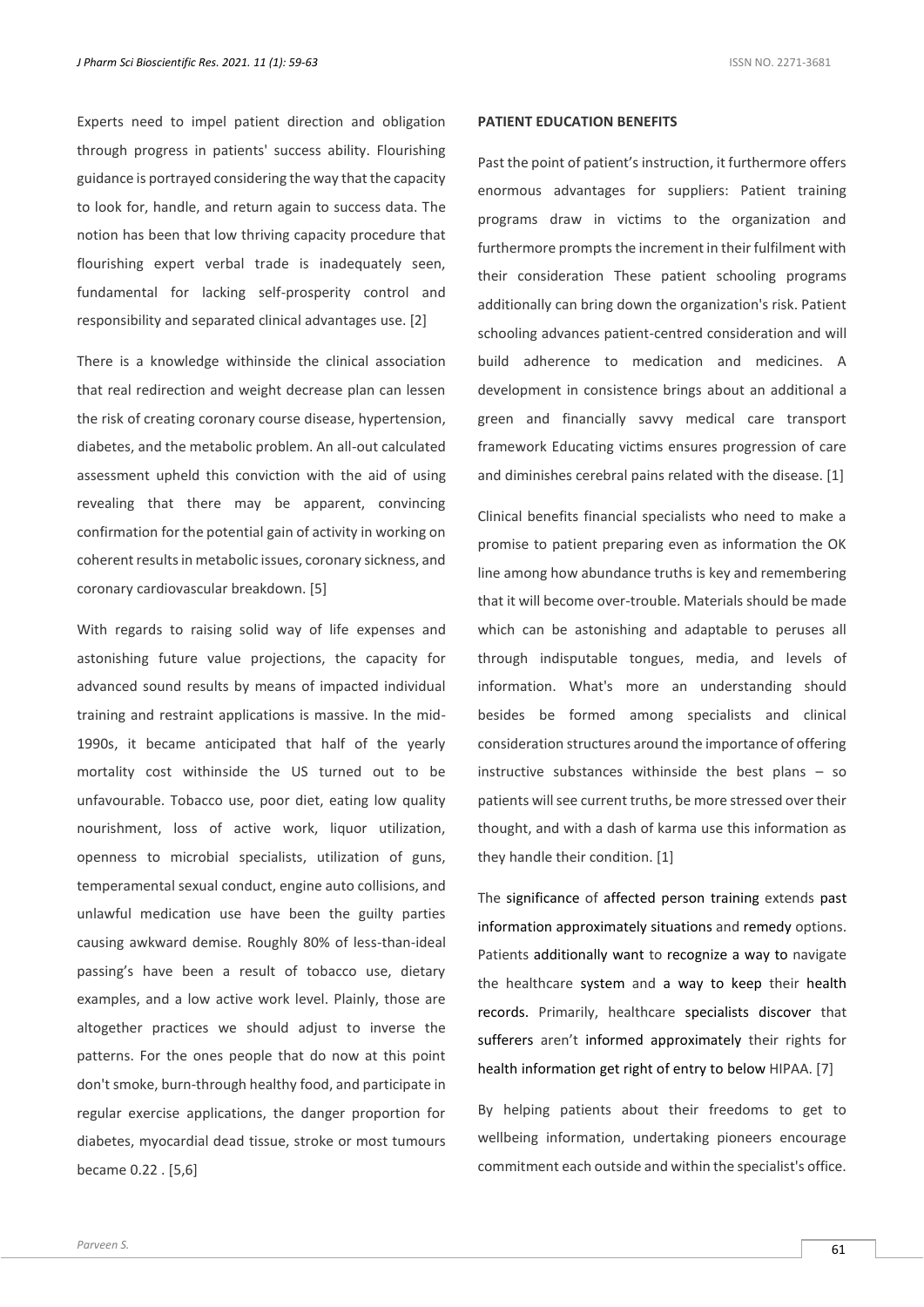With adequate get right of passage to wellness information, victims can higher catch the elements in their wellness, prodding them to looking for realities this is more prominent appropriate to their cases. Eventually, this experience of strengthening may likewise help make the endeavour more prominent green through method of method for supporting to comprehend wants of patientfocused, esteem basically based medical care. [7]

There are bunches of mental, physical and idea distinction among the learned and the uninformed patient. A proficient individual is self-centred around the elective hand. A man or lady acquires data for a fact too. An uninformed individual has important data through their experience.

Teaching patient is principal interest to do each day. It will lead towards a higher dauntlessness among parts of commonplace health and prosperity. It assists with figuring out what's most prominent fundamental to the patients. It besides fundamentally reduces strain and further creates conceivability in their thought. Having a mind-boggling experience of dealing with oneself is solidly depending upon one's academic condition. This methodology shows loads and offers the casualties with understanding into what they need to have magnificent self and awards them to address strain extra conveniently and spotlight on what's essential to them.

As pe OSP labs, the recompenses of patient education are manifold for the healthcare organization as well. Clinical consequences upsurge in emergency care reduces, quality, and overall health expenses reduce. Augmented patient gratification drives a higher volume of patients to the related provider and reductions obligation. Health literacy is a goal that should speedily turn into an importance in the healthcare segment. Intelligent high-tech adoptions have supported the nursing staff in possession their patients better informed during clinical procedures and recovery.

Few specific point wise advantages of patient education comprise:

- Patient participation in recovery
- Error identification
- Reduced length of hospital stays
- Increased patient safety
- Higher quality of clinician-patient communication
- Engaging patient cooperation
- Lower rates of readmission
- Lower mortality rates

### **CONCLUSION**

There is an impossible prerequisite for nursing to evaluate how properly affected individual preparing thoughts are taught and included into preparing. One gander at checked out nursing texts in regard to the issue of how bundles affected individual tutoring content material they contained. The gander at inspector observed that handiest 45 degree of nursing texts had colossal substance material in instructing. This might be an outrageous century for patient guidance. It is clear that the requirement for stunning patient preparing will keep on growing rapidly. At the same time, nursing need to stay aware of to see methods to absolutely join educating hypotheses, thoughts, and practices into our reliably materials with the people in question and families who appearance to us for preparing and sponsorship. Specialists are in a basic ability to moreover their ability as wellbeing teachers. Clinical specialists have unlimited possible results to assist casualties with controlling their wellbeing. Specialists' imaginative manifestations in settings in which they've contact with enormous amounts of people of various some time and ethnic, social, and social establishments. Chaperons contribute more noticeable energy with casualties than different social occasion people; this touch presents the probability to extend trust, to survey individual overwhelming longings, and to offer congruity sometime of the ruling framework. [8,9]